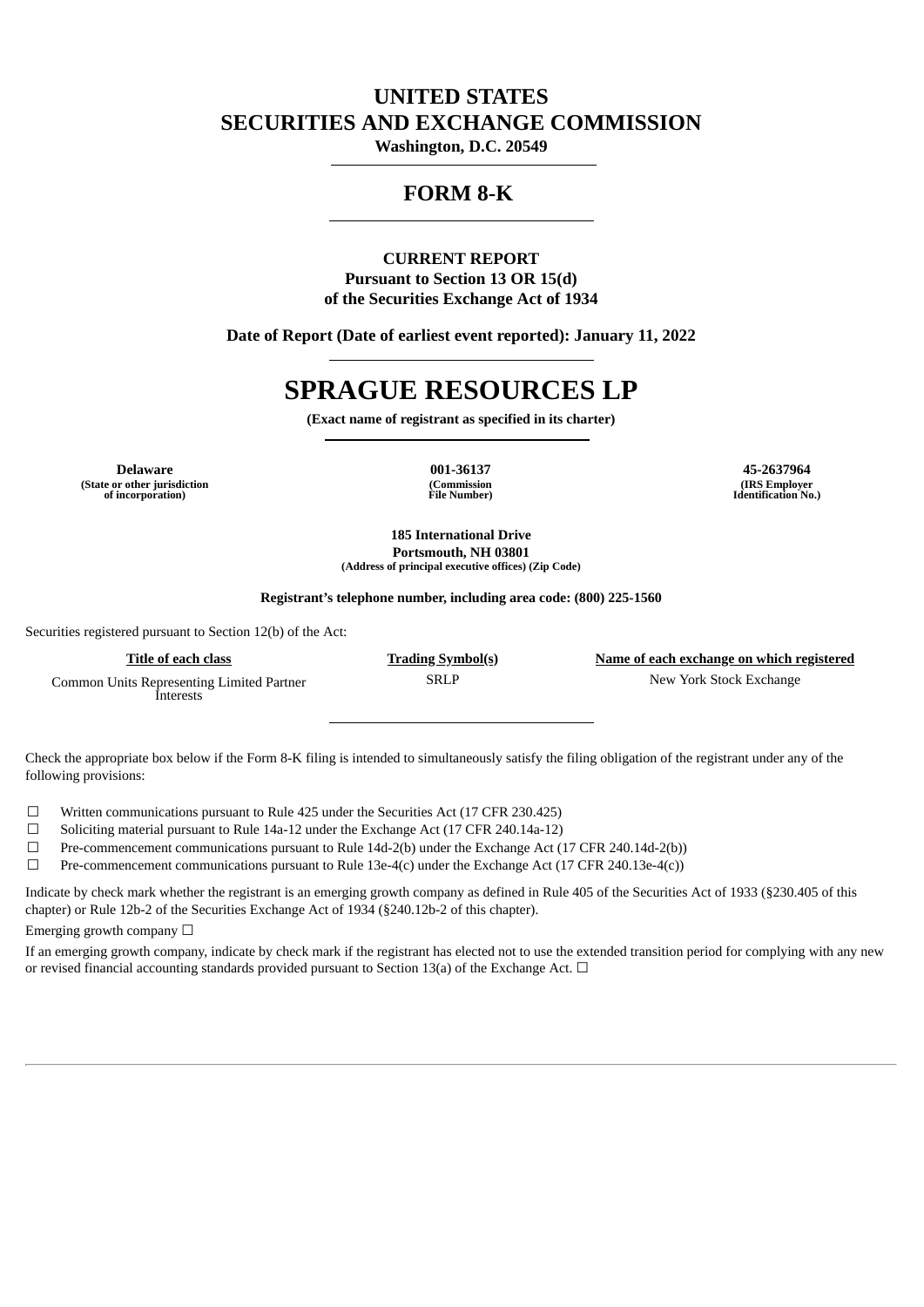## **Item 7.01 Regulation FD Disclosure.**

On January 11, 2022, Sprague Resources LP, a Delaware limited partnership (the "Partnership"), issued a press release announcing that the board of directors of its general partner has received an unsolicited non-binding proposal from Hartree Partners, LP ("Hartree"), the owner of the Partnership's general partner, to acquire all of the outstanding common units of the Partnership not already owned by Hartree or its affiliates in exchange for \$16.50 in cash for each such common unit.

A copy of the press release is attached as Exhibit 99.1 to this report and incorporated into this Item 7.01 by reference.

The information contained in this Current Report on Form 8-K (including the Exhibit 99.1) is being furnished and shall not be deemed "filed" for purposes of Section 18 of the Securities Exchange Act of 1934, as amended (the "Exchange Act"), or otherwise subject to the liabilities of that Section. Additionally, the information contained in this Current Report on Form 8-K shall not be incorporated by reference into any registration statement or other document pursuant to the Securities Act of 1933, as amended, or the Exchange Act, except as expressly set forth by specific reference in such a filing.

#### **Item 9.01 Financial Statements and Exhibits.**

(d) Exhibits.

# **EXHIBIT DESCRIPTION**

- 99.1 Sprague [Resources](#page-3-0) LP Press Release, dated January 11, 2022
- 104 Cover Page Interactive Data File (formatted in Inline XBRL)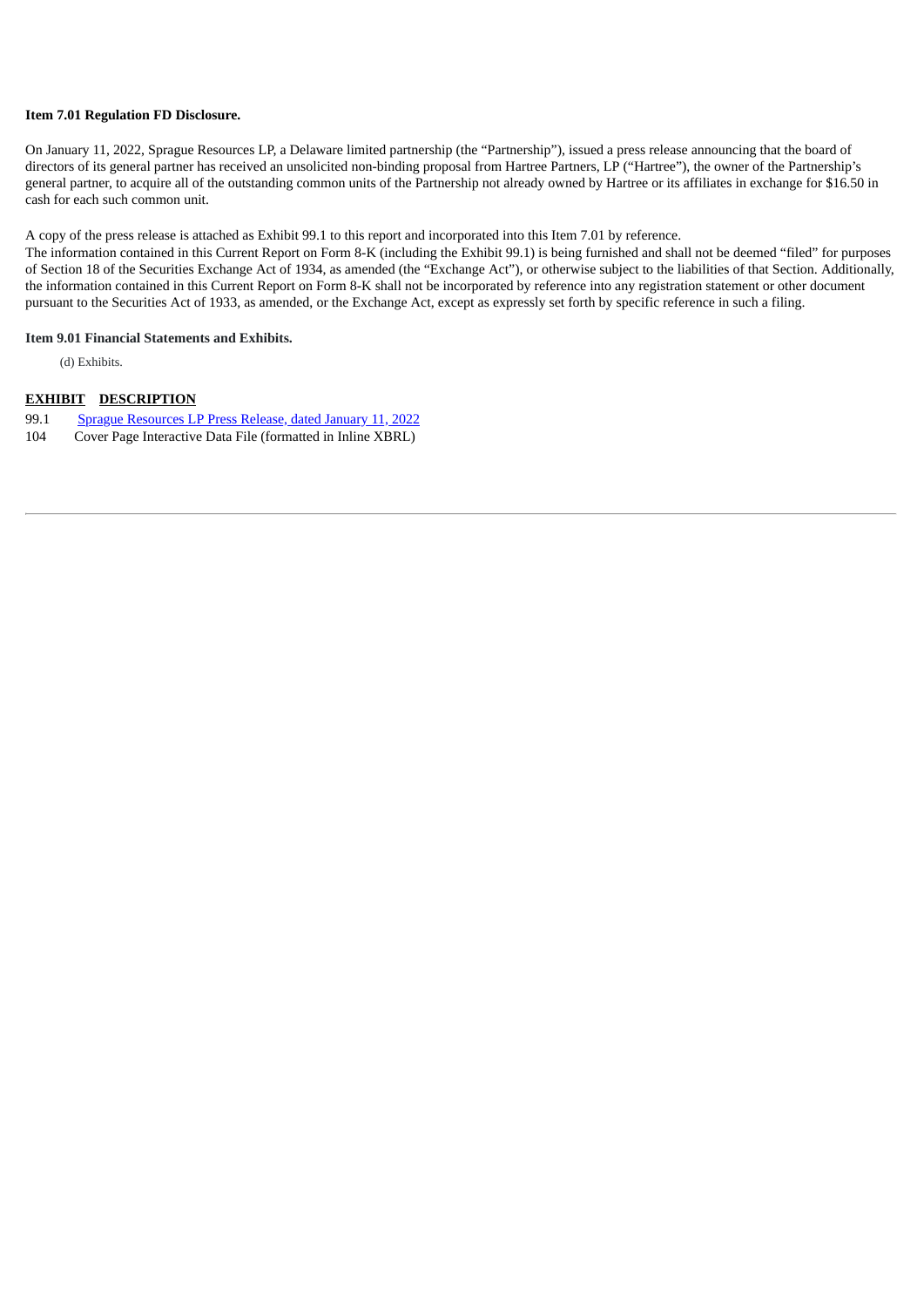# **SIGNATURES**

Pursuant to the requirements of the Securities Exchange Act of 1934, the registrant has duly caused this report to be signed on its behalf by the undersigned hereunto duly authorized.

# **SPRAGUE RESOURCES LP**

**By: Sprague Resources GP LLC, its General Partner**

By: /s/ Paul A. Scoff

Paul A. Scoff Vice President, General Counsel, Chief Compliance Officer & Secretary

Dated: January 11, 2022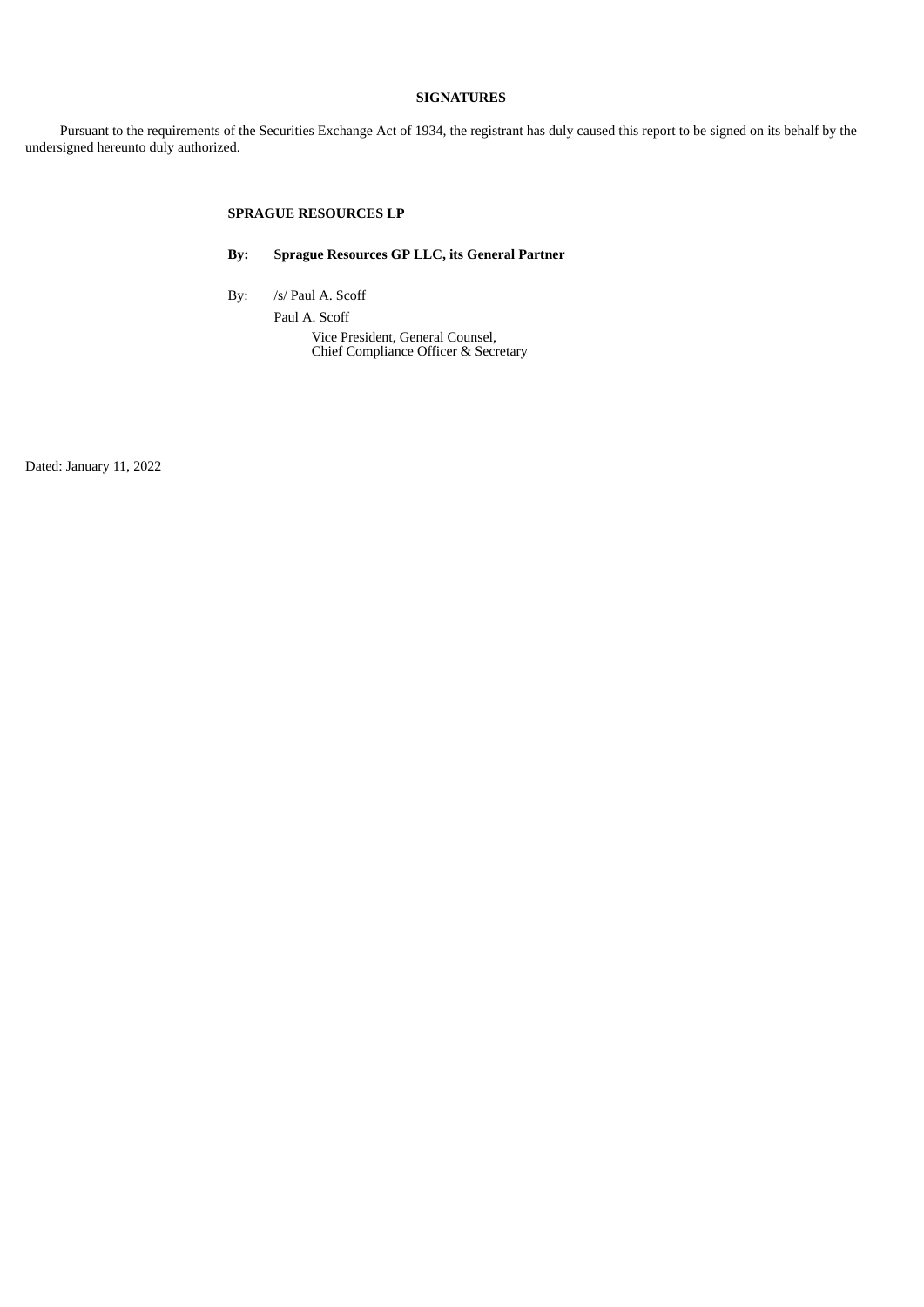<span id="page-3-0"></span>

## **News Release**

Investor Contact: Paul A. Scoff +1 800.225.1560 investorrelations@spragueenergy.com

### **Sprague Resources Announces Receipt of Proposal to Acquire All of its Outstanding Common Units**

**PORTSMOUTH, N.H.**, January 11, 2022 -- Sprague Resources LP ("Sprague") (NYSE: SRLP) announced today that it received an unsolicited non-binding proposal from Hartree Partners, LP ("Hartree") dated January 11, 2022, pursuant to which Hartree would acquire all of the outstanding common units of Sprague (the "Common Units") that Hartree and its affiliates do not already own in exchange for \$16.50 in cash per Common Unit. Hartree and its affiliates hold approximately 74.5% of the outstanding Common Units of Sprague as of January 11, 2022.

The proposed consideration of \$16.50 per Common Unit represents a premium of approximately 10.6% to the closing price of the Common Units on January 10, 2022, a premium of approximately 22.5% to the 30-day volume weighted average price of the Common Units prior to January 10, 2022, and a price equal to the \$16.50 per common unit price that affiliates of Hartree paid to an affiliate of Axel Johnson Inc. to acquire the 61.2% limited partner interest in Sprague in a transaction entered into on April 20, 2021.

The board of directors of Sprague's general partner expects to delegate the authority to evaluate and negotiate the proposal to its conflicts committee. The conflicts committee, which will be composed of only independent directors of the board of directors of Sprague's general partner, will consider the proposal in accordance with provisions contained in Sprague's partnership agreement and is expected to engage legal and financial advisors in connection with its consideration of the proposal. The proposal is non-binding and is subject to the negotiation and execution of a mutually acceptable merger agreement and appropriate supporting agreements which would set out all of the terms and conditions relevant to the proposed transaction. These agreements, if executed, would be subject to customary closing conditions, including any necessary regulatory approvals.

A copy of the unsolicited non-binding proposal letter is included below:

January 11, 2022

Board of Directors Sprague Resources GP LLC 185 International Drive Portsmouth, New Hampshire 03801

Re: Proposal to Acquire All Outstanding Publicly Held Common Units Representing Limited Partner Interests in Sprague Resources LP

Ladies and Gentlemen:

On behalf of Hartree Partners, LP ("Hartree"), I am pleased to submit to you this proposal (the "Proposal") pursuant to which Hartree or certain of its affiliates would acquire for cash all of the outstanding common units representing limited partner interests ("Common Units") of Sprague Resources LP ("Sprague LP") not already beneficially owned by Hartree (the "Transaction"), at a price of \$16.50 per Common Unit, subject to the negotiation of satisfactory definitive agreements and the other matters described below.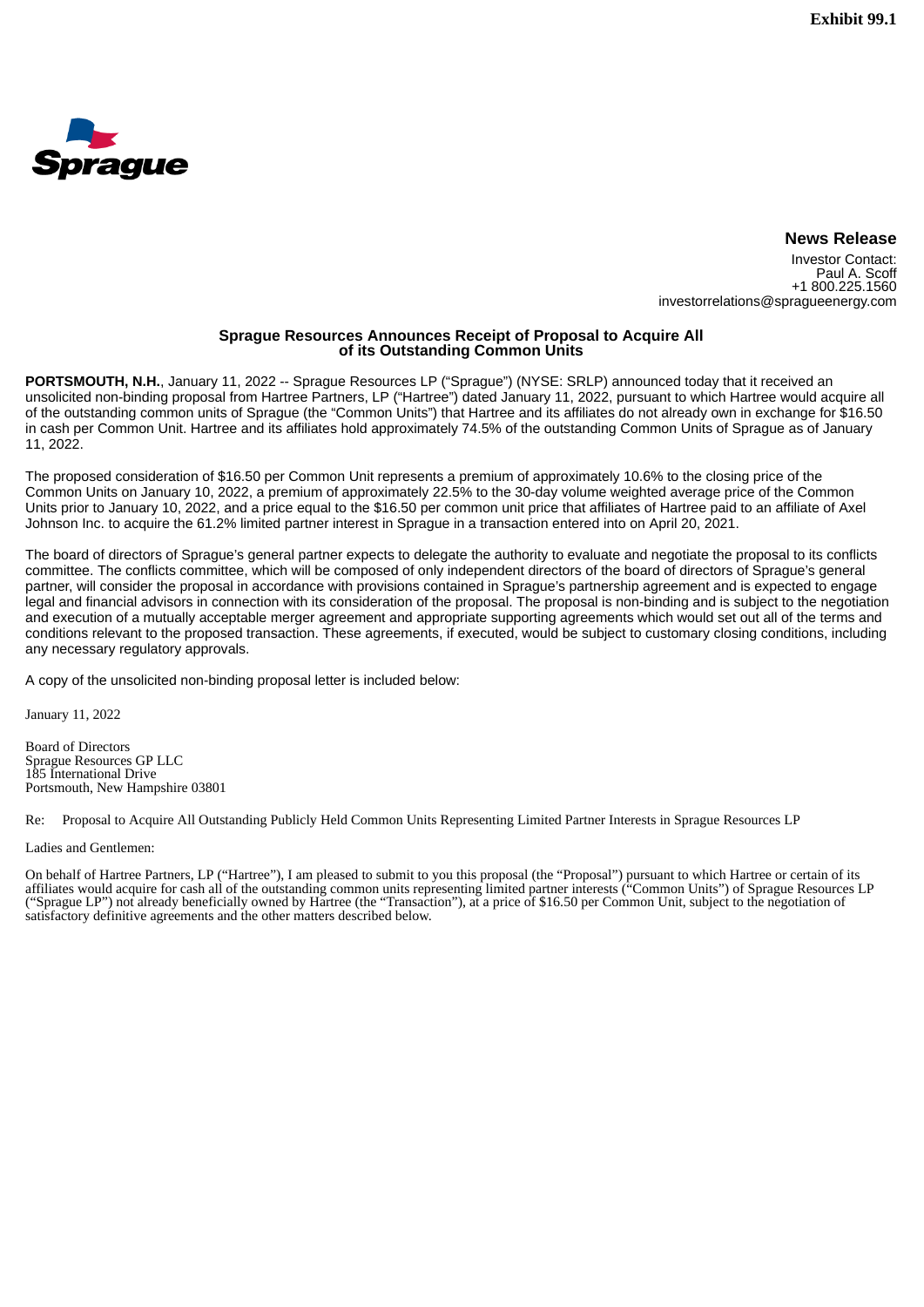As you are aware, Hartree owns, through its wholly owned subsidiary, Sprague HP Holdings, LLC, (i) 19,548,849 Common Units, representing 74.5% of the limited partnership interest in Sprague LP (based on the number of outstanding Common Units reported by Sprague LP in its Quarterly Report on Form 10-Q filed with the SEC on November 4, 2021) and (ii) 100% of the outstanding incentive distribution rights of Sprague LP. In addition, Hartree owns 100% of the non-economic general partner interests in Sprague LP through its indirect wholly owned subsidiary, Sprague Resources GP LLC, the general partner of Sprague LP ("Sprague GP").

#### **Proposal**

The proposed consideration represents:

- A 10.6% premium to the closing price of the Common Units on January 10, 2022, and more importantly, a 13.9% premium to the closing price of the Common Units on January 10, 2022 on an ex-Q4 2021 distribution basis;
- A 22.5% premium to the volume-weighted average price of the Common Units over the last 30 calendar days through January 10, 2022; and
- A price equal to the \$16.50 per common unit price that affiliates of Hartree paid to an affiliate of Axel Johnson Inc. to acquire the 61.2% limited partner interest in Sprague LP in a transaction entered into on April 20, 2021, and a 10.3% premium to that price including the \$1.54 in aggregate distributions paid to Sprague LP unitholders with a record date following the closing of the transaction with Axel Johnson.

#### Structure and Closing Conditions

We expect that the Transaction would be structured as a merger, through which a Hartree-controlled acquisition vehicle would merge into Sprague LP, with Sprague LP surviving the merger.

We expect the Transaction's definitive agreements would contain terms customary for a transaction of this type, including a customary condition to closing related to obtaining the approval of holders of a majority of the Common Units. Hartree and its affiliates have access to sufficient funds to consummate the Transaction.

#### **Process**

We anticipate that the Board of Directors of Sprague GP will form a Conflicts Committee comprised entirely of directors satisfying the independence requirements of Sprague LP's partnership agreement, and delegate to the Conflicts Committee the authority to evaluate and negotiate the Proposal, including, for the avoidance of doubt, the authority to reject the Proposal. We also anticipate that the Conflicts Committee will engage independent legal and financial advisors selected by the Conflicts Committee to advise it in connection with evaluating this Proposal.

In anticipation of such a delegation, we want to advise you that we are interested only in acquiring Common Units of Sprague LP and are not interested in selling any of our equity interests in Sprague LP or pursuing other strategic alternatives involving Sprague LP.

We would welcome the opportunity to present the Proposal in more detail to the Conflicts Committee and its advisors as soon as possible.

#### **Advisors**

We have engaged Evercore Group L.L.C. as our financial advisor and Vinson & Elkins LLP as our legal advisor, and we are prepared to dedicate such resources as may be necessary to complete negotiations, execute definitive agreements and close the Transaction as promptly as practicable.

#### Internal Approvals

This Proposal has been approved by Hartree's Management Committee. Notwithstanding this approval, the entry into any definitive agreement is conditioned upon the negotiation of definitive agreements and the approval of those agreements by Hartree's Management Committee as well as by the Board of Directors of Sprague GP.